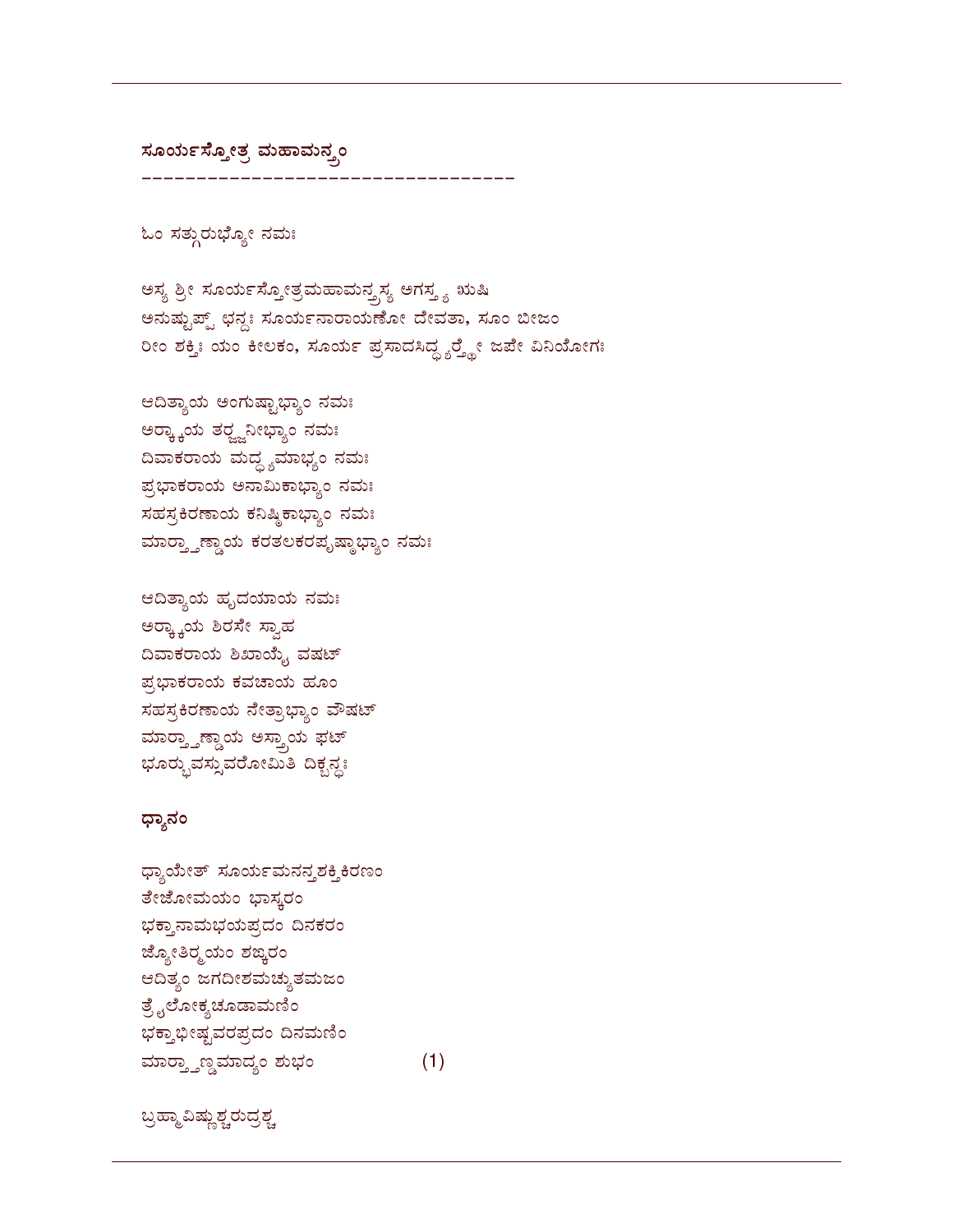ಈಶ್ವರಶ್ಚ ಸದಾಶಿವಃ ಪಞ್ಚಬ್ರಹ್ಮಮಯಾಕಾರಾ ಯೇನ ಜಾತಾ ನಮಾಮಿ ತಂ $(2)$ ಕಾಲಾತ್ಮಾ ಸರ್ರ್ವಭೂತಾತ್ಮಾ ವೇದಾತ್ಮಾ ವಿಶ್ವತೋಮುಖಃ ಜನ್ಮಮೃತ್ಯು ಜರಾವ್ಯಾಧಿ . (3) ಬ್ರಹ್ಮಸ್ವರೂಪ ಉದಯೇ ಮದ್ಧ್ಯಾಹ್ನೇ ತು ಸದಾಶಿವಃ ಅಸ್ತಕಾಲೇ ಸ್ವಯಂ ವಿಷ್ಣುಃ ತ್ರಯೀಮೂರ್ರ್ತಿರ್ ದಿವಾಕರ (4) ಏಕಚಕ್ರರಥೋ ಯಸ್ಯ ದಿವ್ಯಃಕನಕಭೂಷಿತಃ ಸೋsಯಂ ಭವತು ನಃ ಪ್ರೀತಃ ಪತ್ಮಹಸ್ತೋ ದಿವಾಕರಃ  $5<sup>3</sup>$  (5) ಪತ್ಮಹಸ್ತಃ ಪರಂಜ್ಯೋತಿಃ ಪರೇಶಾಯನಮೋ ನಮಃ ಅಣ್ಡಯೋನೇ ಕರ್ರ<sub>್ಮ</sub>ಸಾಕ್ಷಿನ್ 78 (6) ಕಮಲಾಸನದೇವೇಶ ಕರ್ರ್ಮ್ರಸ್ಟಾನ್ ನಮೋನಮಃ ಧರ್ರೃಮೂರ್ರ್ತ್ರೇ ದಯಾಮೂರ್ರ್ತ್ರೇ ತತ್ವಮೂರ್ರ್ತ್ರೇ ನಮೋನಮಃ (7) ಸಕಲೇಶಾಯ ಸೂರ್ಯಾಯ ಸರ್ರ್ವ್ವಯಜ್ಞಾಯ ನಮೋನಮಃ ಕ್ಷಯಾಪಸ್ಮಾರಗುಲ್ಮಾದಿ ವ್ಯಾಧಿಹನ್ತ್ರೇ ನಮೋನಮಃ (8) ಸರ್ರ್ವಜ್ವರಹರಶ್ಚೈವ ಸರ್ರ್ವರೋಗನಿವಾರಣಂ

ಸ್ತೋತ್ರಮೇತತ್ ಶಿವಪ್ರೋಕ್ತಂ